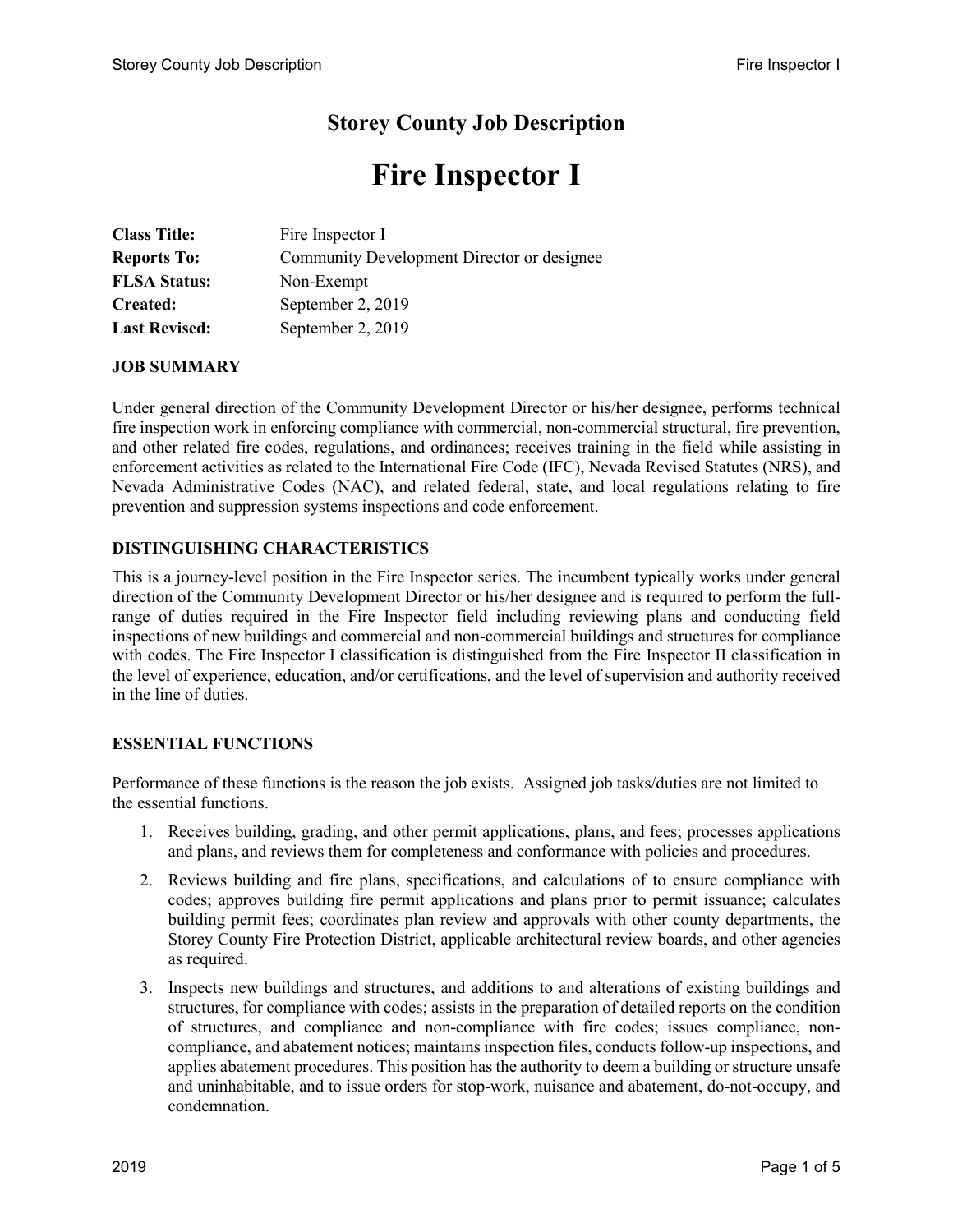- 4. Assists with investigations and site inspections for potential and reported fire hazards, hazardous materials, and related code violations; completes or causes to be completed residential fire fuels clearance inspections; determines if action is required; takes appropriate action; and reports status to the director or director's designee, and to other department staff as appropriate.
- 5. Reviews fire and life safety plans for new building grounds; subdivisions; streets, driveways, and parking lots; and prepares recommendations for corrective action and/or acceptance.
- 6. Learns through formal methods and in the field about fire inspection; provides written documentation and follow-up on all investigations to requesting agencies and personnel; may work with the Fire Marshal and law enforcement to address violations of fire codes and laws.
- 7. Observes the testing, demonstration, and use of various fire detection and suppression systems and equipment; assists in ensuring that fire-flow water supply is adequate and reliable by monitoring the amount of water available to the system, the degree to which the system is capable of moving the available water throughout the town, neighborhood, or local system, and how readily fire jurisdictions have access to the water supplies wherever and whenever it is needed; recommends corrective action.
- 8. Confers, educates, and coordinates with developers, customers, community groups, property owners, and the public about codes and related subjects; facilitates proactive voluntary code compliance and empowers community self-help programs.
- 9. Investigates and conducts and site inspections; coordinates with other departments on administering applicable land use regulations, special use permits and variances, court data, corporation status, county assessor, and other databases and organization sources.
- 10. Maintains NFPA membership and issues new NFPA standards to all staff as changes occur; remains current on fire and life safety codes and regulations for commercial and non-commercial buildings and uses; works closely with the fire prevention staff and building and planning departments in administering applicable regulations; and reviews agenda items, inspection reports, special use and other planning permits and reports, and other information needed to assure that existing and proposed uses conform to fire codes, zoning codes, and other regulations.
- 11. Assists departments and staff with special county projects when available and as needed, including coordinating staff from other departments, jurisdictions, and resources; providing fire codes and technical advice; leading various project review meetings; and liaising with management, boards, committees, and commissions.
- 12. Remains current on new and proposed federal and state legislation related to the field; provides comments and recommendations to the director or his/her designee.
- 13. Coordinates with appropriate building officials, supervisors, entities and other administrators in locating vacant and abandoned buildings and structures; posts notices.
- 14. Assists educational fire safety training in cooperation with the Storey County School District, National Fire Protection Association, and otherwise as approved by the director. Each year is a new topic as published in the NFPA, and this position is to be aware of the topic and deliver said topics in a professional manner at educational facilities within the department.
- 15. Assists Department staff in meeting with developers, general contractors, engineers, architects, planners, land surveyors, prospective private companies, local and state entities and companies proposing to build or locate in Storey County; maintains active involvement and coordination with the county team attracting, enhancing, and improving private enterprise and private-public partnerships in the county; liaises with community groups including the Highlands Fire Safe Council, property and homeowners associations, general improvement districts, and other community groups.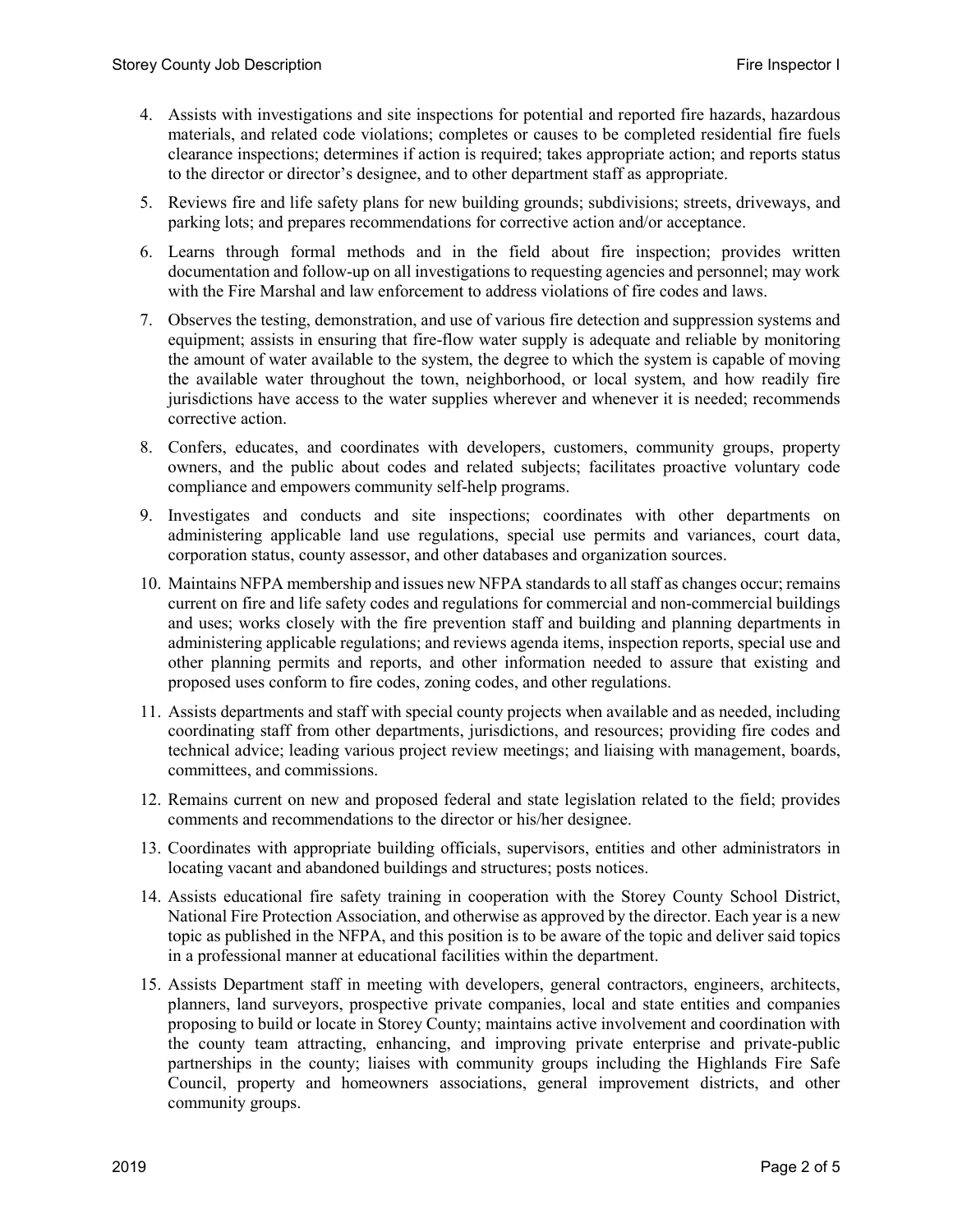- 16. Serves as a representative of Storey County and the Community Development Department, demonstrating professionalism, courtesy, and appropriate tact and discretion in all interactions with other employees and with the public.
- 17. During emergencies may respond to call-out in emergencies, other than normal working hours, as needed. For example, may respond to and actively participate in all-hazard Incident Command Systems (ICS); may provide assistance in the integration of facilities, equipment, personnel, procedures, and communications operating within a common organization ICS structure; may assist in coordinating responses among various jurisdictions and functional agencies, both public and private; and may assist in establishing common processes for planning and managing resources in the ICS; may assist departments on their emergency management and ICS plans.

# **QUALIFICATIONS**

### Knowledge of

- 1. Universal building construction and plan vocabulary, techniques, and principles as related to fire prevention and life safety; International Fire Codes and other federal, state, and county regulations applicable to residential and non-residential fire prevention and suppression; and field inspection practices.
- 2. Federal, state, and county codes and regulations relating to fire prevention and related life safety, hazardous material use and storage, wildland urban interface codes including residential and nonresidential fuels clearances.
- 3. Business and geometric mathematics sufficient to cross-check complex building plans and calculations to ensure compliance with fire codes, and to calculate measurements of construction plans and sites; water flows, pressures, distance, and volume; and permits and other fees.
- 4. Correct English usage including grammar, punctuation, and vocabulary.
- 5. Basic modern office equipment including, but not limited to, telephones, fax machines, and copiers; personal computer programs such as Microsoft Windows and Office, and other applicable programs and software.

### Skill to

- 1. Learn through formal methods and in the field about fire inspection.
- 2. Use correct English usage including grammar, punctuation, and vocabulary.
- 3. Apply principles of customer services and working within a team-oriented work environment; methods and techniques for dealing with the public during stressful situations.
- 4. Perform mathematical calculations applicable to building and site plans and permits, including fire prevention and suppression systems; coordinate plan review and approvals with other departments; apply policies and procedures efficiently and in a practical manner.
- 5. Maintain accurate records; exercise sound independent judgment within established guidelines; work effectively under pressure of deadlines, conflicting demands, and during emergencies.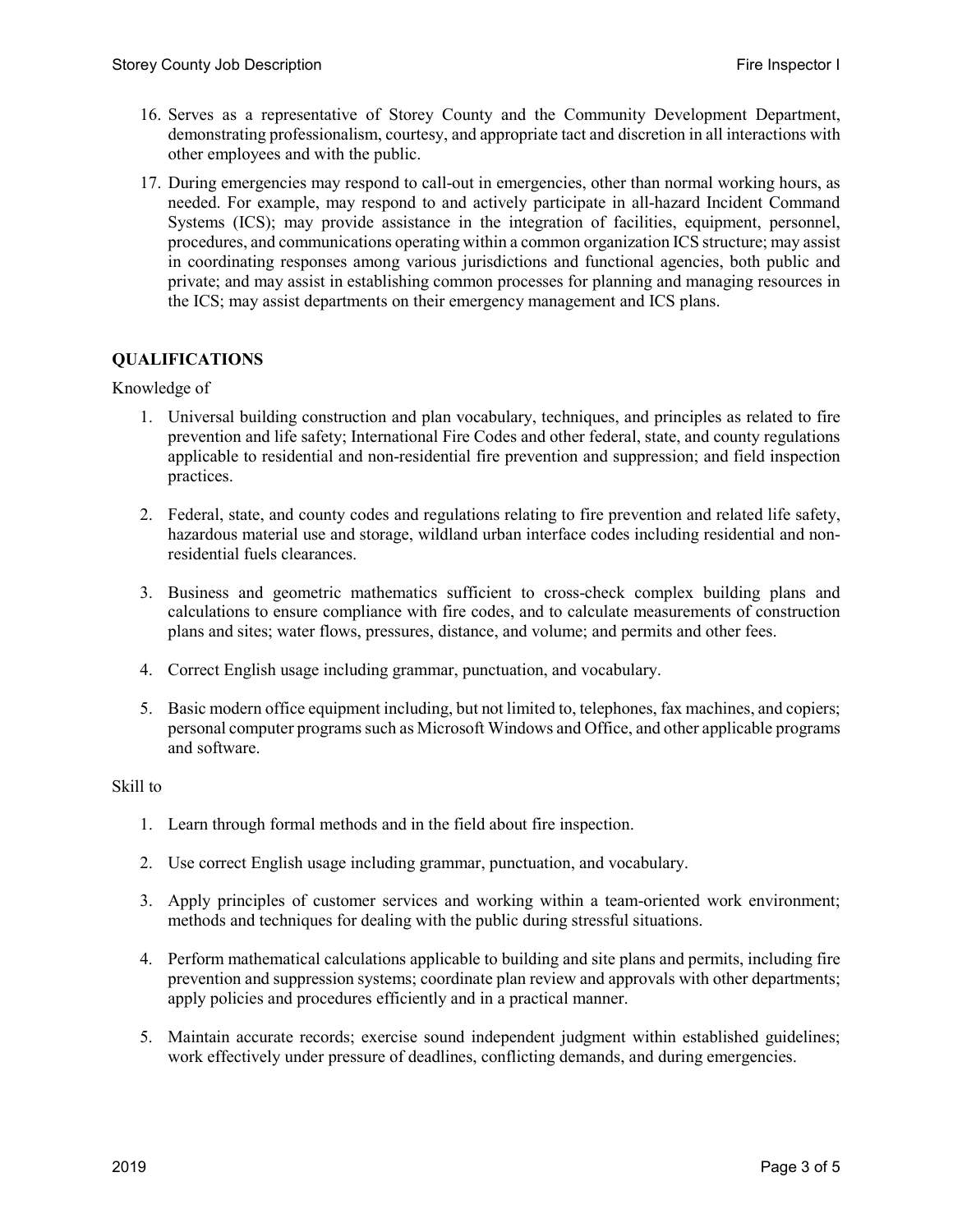Ability to

- 1. Perform thorough and accurate examinations of basic commercial and non-commercial building site plans and specifications.
- 2. Perform thorough and accurate code compliance inspections; apply codes and regulations to practical use and under varying conditions; investigate complaints, evaluate alternatives, recommend appropriate resolutions; enforce regulations with firmness, tact, and impartiality.
- 3. Effectively communicate verbally and in-writing; gather, analyze, and prepare valid and reliable data and information; present to individuals and groups in understandable and persuasive manner; promote constructive and efficient cooperation in a team environment; act courteously and communicate effectively with others in a variety of different emotional states, from a variety of different backgrounds, and with different educational backgrounds and mental capacities.
- 4. Operate basic modern office equipment including telephones, fax machines, and copiers; personal computer programs such as Microsoft Windows and Office, and other programs and systems applicable to the position; type at a sufficient rate and with accuracy to perform the functions of the position; and operate a motor vehicle for intermittent and extended periods.
- 5. Consistently demonstrate a positive attitude and progressive actions through the display of professionalism, courtesy, and appropriate tact and discretion in all interactions with other employees and with the public.
- 6. In accordance with law, maintain and handle information in a highly confidential manner.
- 7. Represent the department in the court of law and testify on matters pertaining to building development, code enforcement, violations, and related matters, as necessary.
- 8. Continue education and training to remain current on latest policies, practices, and required certifications.

# **LICENSING, EDUCATION & OTHER REQUIREMENTS**

- 9. Any combination of training, education, and experience that would provide the required knowledge and abilities. A typical way to gain the required knowledge and ability is:
	- o High school diploma or equivalent; and
	- o General knowledge of industrial, commercial, and non-commercial plan checking, fire prevention inspections, code enforcement, or building trades and construction as related to fire prevention strongly preferred; or
	- o Experience in fire operations strongly preferred; or
	- o Combination of experience and education.
- International Code Council (ICC) Fire Inspector I required
- International Code Council (ICC) Fire Inspector II required within 12 months of hire.
- Associate's degree in fire science or related field preferred
- Possess and maintain a valid Driver License appropriate for vehicles and other equipment operated.
- Pass a criminal background investigation.